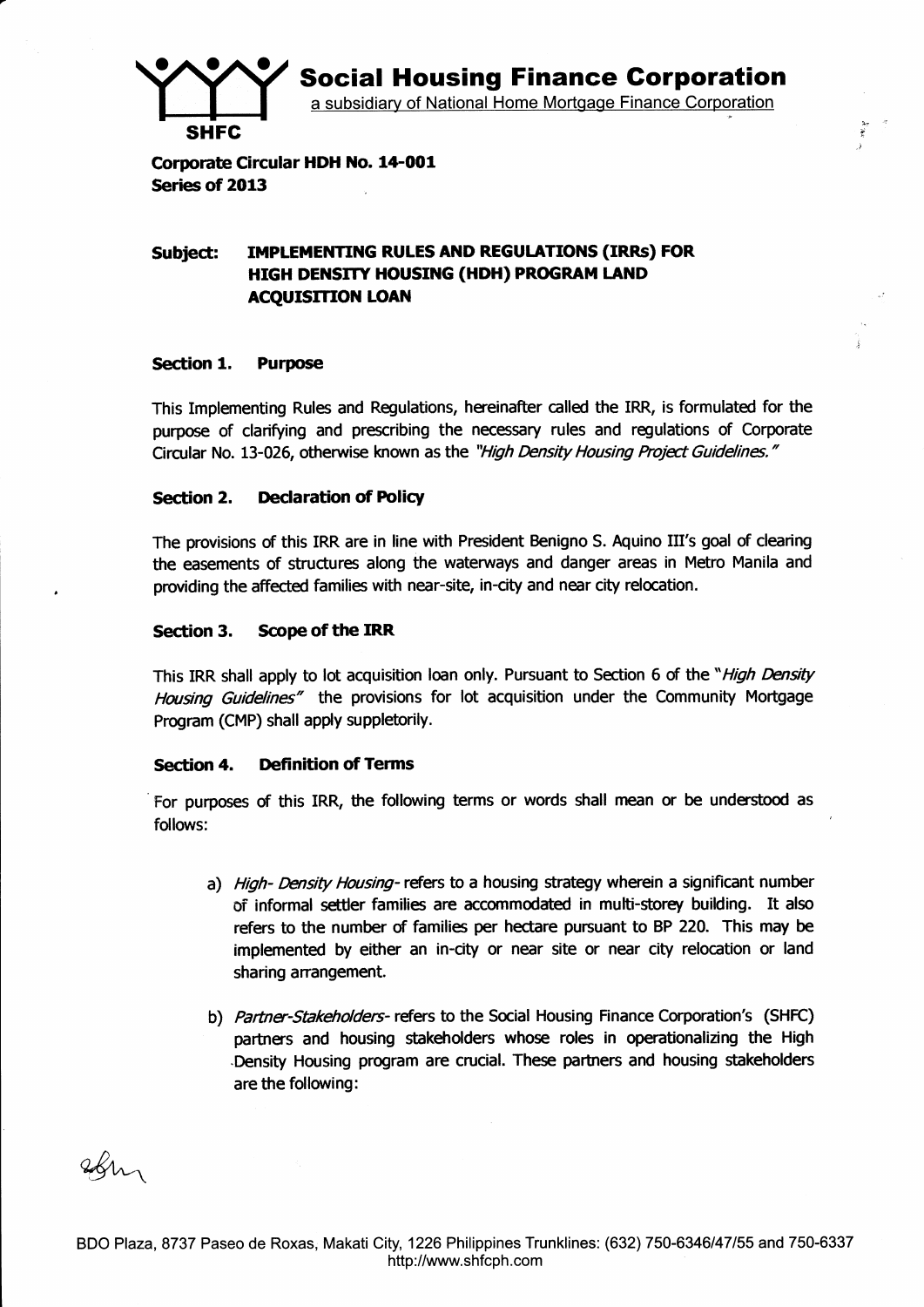b.1 National Government Agencies (NGAs)- refers to government agencies who will be working closely with SHFC in the implementation of the program through networking and linking of different government initiatives.

b.2 Local Government Units (LGUs)- LGUs are vital in communicating the program to the community and/or integrating local development plans in the operational needs of the program. Further, LGUs may apply for refinancing of their Local Housing Program initiatives.

b.3 Community Association (CA)- An organized homeowners association or cooperative duly registered with the appropriate government entities and whose members meet the necessary eligibility requirements under the HDH program.

b.4 Private Sector- refers to private organizations and/or individuals whose role involves providing assistance in the form of funding, knowledge/expertise and training.

c. Loan Agreement - The loan agreement is the contract between the CA and SHFC, whereby SHFC obligates itself to lend money to the CA and its members for the acquisition of a near site property that is beyond-3 meter-easement property where they are located, in-city or near city relocation. The CA is required to make payments under the terms and conditions stated under the said agreement.

d. Purchase Price - This refers to the amount agreed upon by the CA and the landowner as consideration for the sale of the latter's property. The amount shall be the result of a free and open negotiation and agreement between the landowner and the cA.

e. Appraised Value - This refers to the property valuation made by SHFC or a qualified BSP accredited external appraiser of the project site/lot subject for HDH loan apdication.

f. Loan Entitlement - This refers to the total amount of loan a CA member is qualified to apply for under the HDH.

g. Loan Amount - The HDH loan amount shall be based on: (a) sum of the loan entitlement of the CA members; (b) purchase price between the CA and the landowner, or (c) the appraised value of the property, whichever is lower.

#### Section 5. Collateral Appraisal

SHFC shall adopt the generally accepted principles, practices and approaches in the valuation of real properties and the CMP Appraisal Methodology Manual approved by SHFC Board of Directors on July 27, 2006.

An appraisal conducted by accredited private appraisers may be resorted to by the community association for consideration as basis of the loan amount. However, SHFC shall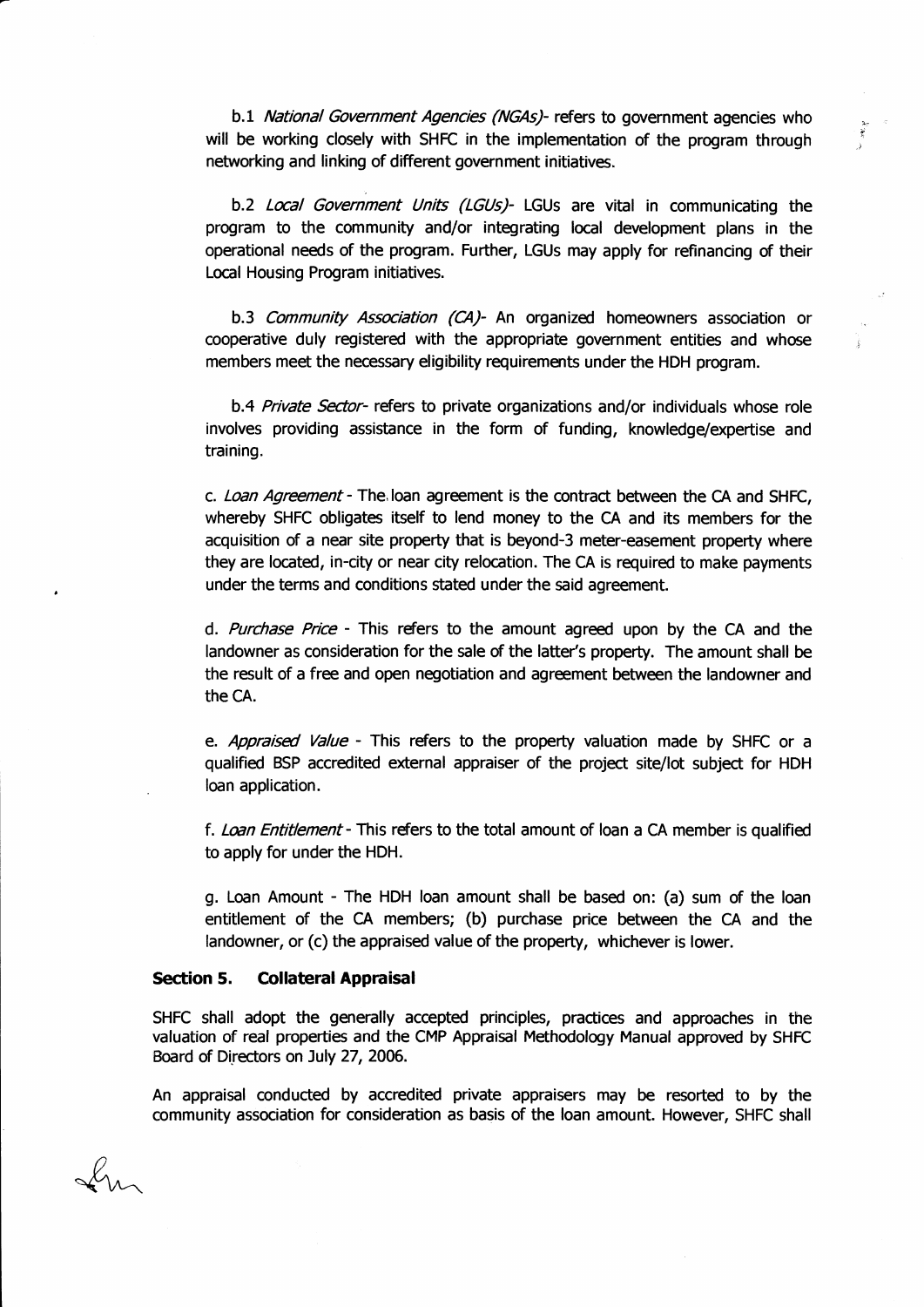only consider the appraisal of qualified professional appraiser accredited by the Bangko Sentral ng Pilipinas (BSP) or the appraisal made by other government key shelter agencies, i.e. PAG-IBIG, NHA. In any case, SHFC shall review and validate the applicability and reasonableness of the appraisal value made, which SHFC may either conform to or modify with its own appraisal value.

,i

Should there still be a disparity of expert opinion as to the applicability and reasonableness between the appraisal values made, then SHFC may engage the services of the professional appraiser accredited by aforesaid government entity in order to reconcile the variance; Provided, that in the event of irreconcilable variance then the matter shall be elevated to the Board.

### Section 6. Eligibility

a) The community association/organization must possess the following qualifications:

a.l Duly registered with the Housing and Land Use Regulatory Board (HLURB) or the Cooperative Development Authority (CDA) in good standing except those which had been registered for less than a year whose track record cannot yet be established.

a.2 With well-defined project management structure and other indicators that can show manageability for the project, viz:

a.2.1 the CA has identified the officers in-charge for the HDH loan project and has defined the roles and responsibilities of the HDH loan project officers;

a.2.2 the CA has defined the clusters/groups/working ommittees for the HDH housing project responsible for project planning, project management and estate management; and

a.2.3. the CA has defined the clusters/groups/working committees for the ollection of the HDH loan amortizations

a.3 Wth organizational plans to ensure repayment of the loan, including the enumeration of the measure/s for those members with affordability problems.

b) The member-beneficiary (MB) must possess the following qualifications at the time of the filing of the lot acquisition loan:

b.l must be at least eighteen (18) years old

b.2 must not be a beneficiary of any housing program of the government

b.3 duly certified by the Department of Interior and Local Government (DILG) as resident of the waterways or living in danger areas

### Section 7. Loan Entitlement

 $44$ 

The maximum loanable amount for each CA member under the High Density Housing Program is PhP450,000<sup>1</sup>. This may be further increased if HUDCC increases the loan ceiling for Medium Rise Buildings for socialized housing.

 $<sup>1</sup>$  Increased from P400,000 to 450,000 per HUDCC Resolution No.1 series of 2013 dated October 16, 2013.</sup>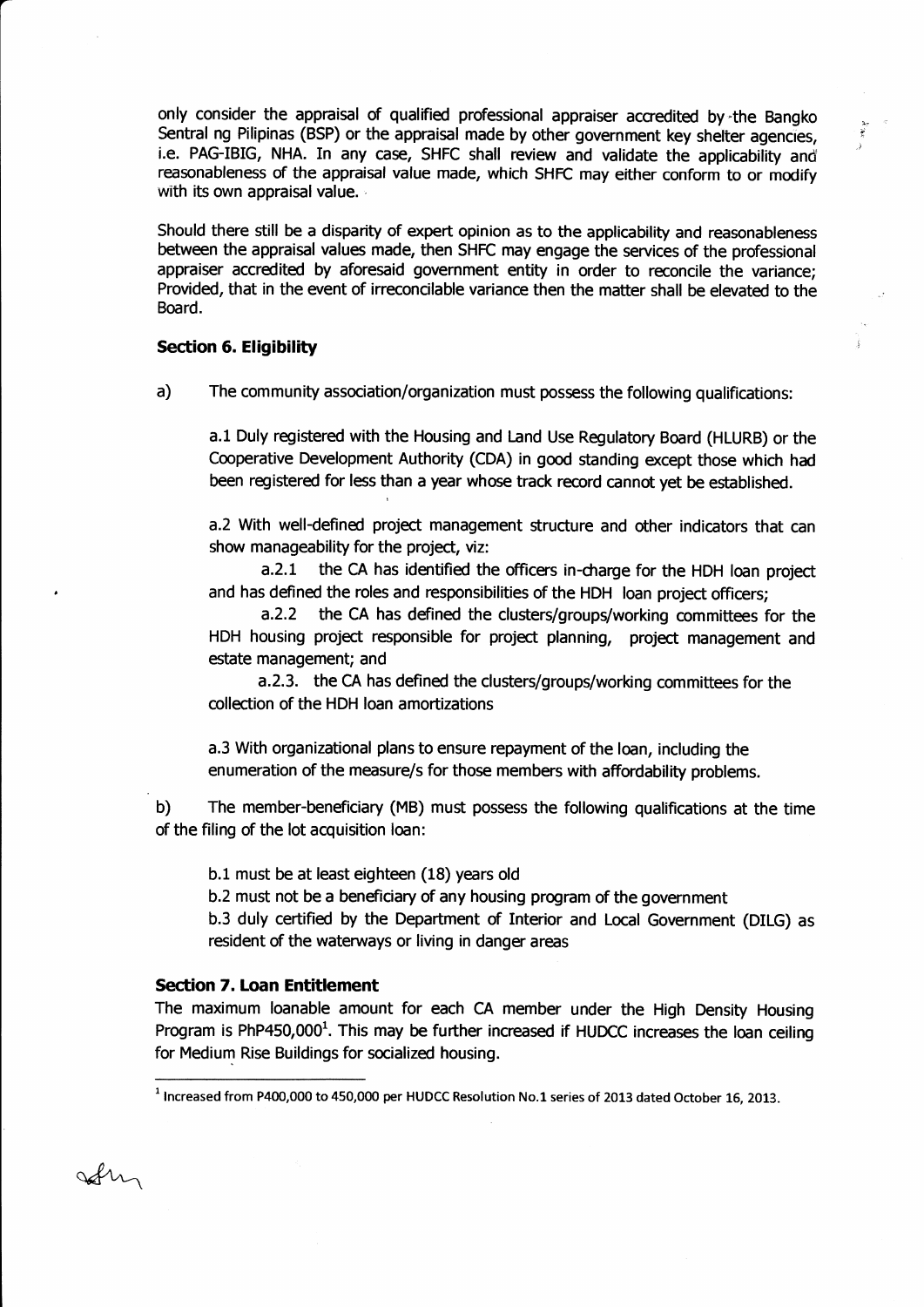### Section 8. Interest Rate and Loan Term

The interest rate of the loan is 4.5% per annum payable for a maximum period of 30 years.

,i )

#### Section 9. Payment of the Property/Release of the Loan

Payment of the property/release of the loan shall be made under any of the following schemes:

- a) Full payment of loan proceeds when all documentary requirements are met and the title to the property is already transferred in the name of the CA and has an annotation of the mortgage; or when an accommodation mortgage on the collateral property securing the loan is duly registered/annotated on the landowner's Transfer Certificate of Title (TCT). In this case, a letter of conformity from the landowner shall be submitted to SHFC agreeing to undertake the following: execution of an accommodation mofigage in faror of SHFC, annotation of the accommodation mortgage on the landowner's TCT, surrender of the original landowner's title and execution of the Deed of Absolute Sale in favor of the CA.
- b) Partial payment of loan proceeds subsequent to the issuance of a Letter of Guaranty where all documents required for the release of the first 50% of the loan proceeds are met,

For the two (2) payment schemes, in case there exists a bridge financing pursuant to the HDH Guidelines or legal encumbrance on the title of the subject property, assignment of loan proceds shall be allowed for repayment of the bridge financing or encumbrance on the property incurred by the landowner to its creditors.

### Section 10. Security for the Loan

The loan shall be secured by a real estate mortgage (REM) annotated at the back of the title of the CA/Cooperative. Without waiting for the transfer of the title in the name of the CA/Cooperative, the Iandowner may opt to execute a Deed of Accommodation of Mortgage in favour of SHFC over the property/ies intended for HDH.

#### Section 11. Application of Site Development and Building Permits

The CA's submission of requirements for the application of site development or building permits to the Local Government Unit, i.e., complete technical plans, shall commence within four (4) months from release of the loan. Failure to comply may be considered an event in defautt. As such, SHFC may declare the outstanding loan together with the accrued interest and penalties immediately due and demandable, foreclose the mortgage securing the loan, institute collection case against the CA, and avail itself of such other remedies provided for by law.

 $\lambda$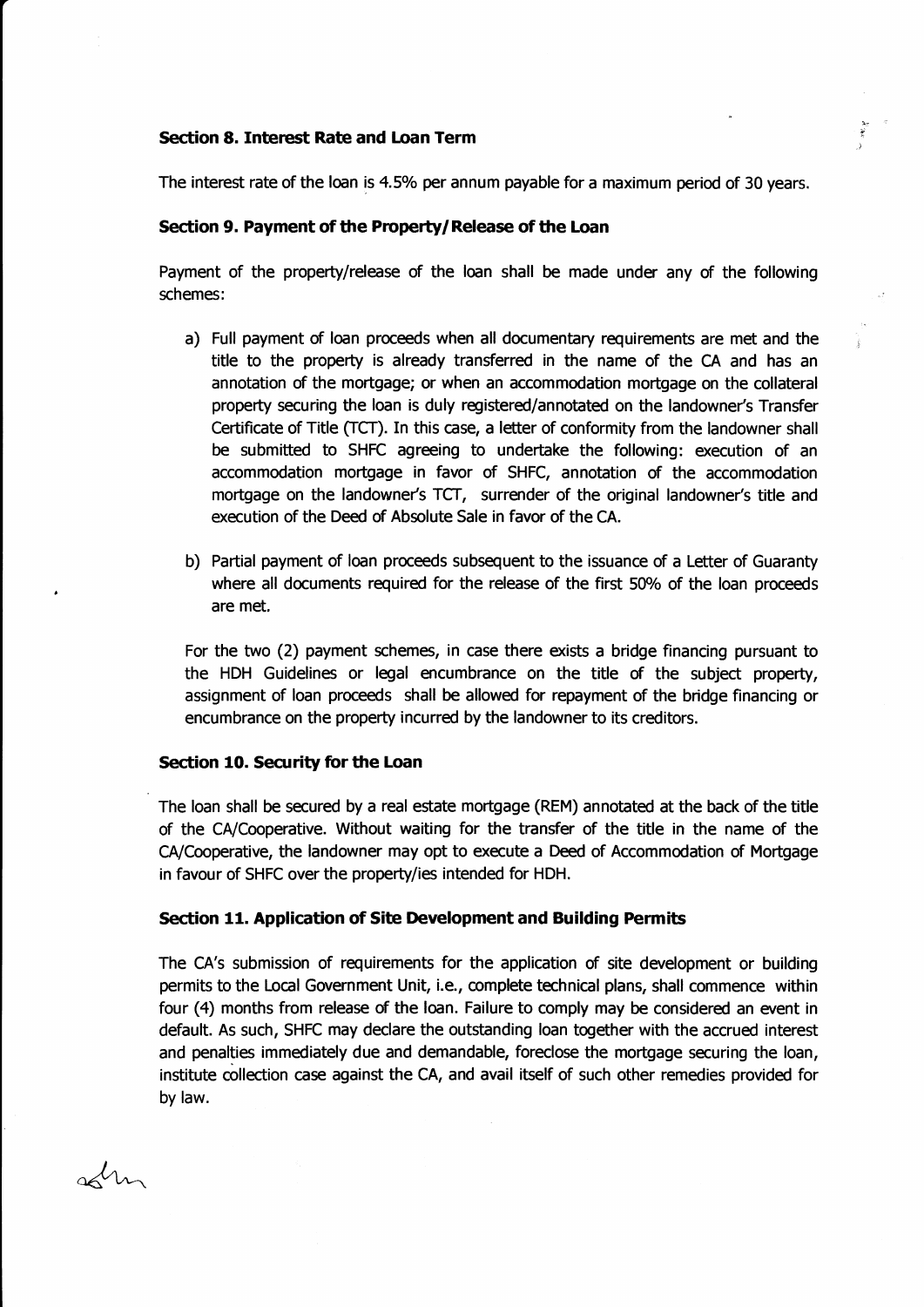### Section 12: Incentive to CSO Partners

The CSO partner shall be entitled to two percent (2%) of the land acquisition cost or P1,500 per CA member, whichever is higher, with SHFC to pay half upon issuance of the Letter of Guaranty (LOG) while the dher half will be paid upon final loan release.

 $\overrightarrow{x}$ 

### Section 13. Documentary Requirements

The Checklist of Requirements for application of the HDH financing is attached as Annex A.

### Section 14. Effectivity

This Implementing Rules and Regulations (IRRS) shall be effective immediately upon publication by means of posting the same in the SHFC website.

MA. ANA R. OLIVEROS tf praident €tn^

Date and Place of Approval: This 27<sup>th</sup> Day of December 2013 at Makati City

Date and Place of Revision: This 8<sup>th</sup> Day of January 2014 at Makati City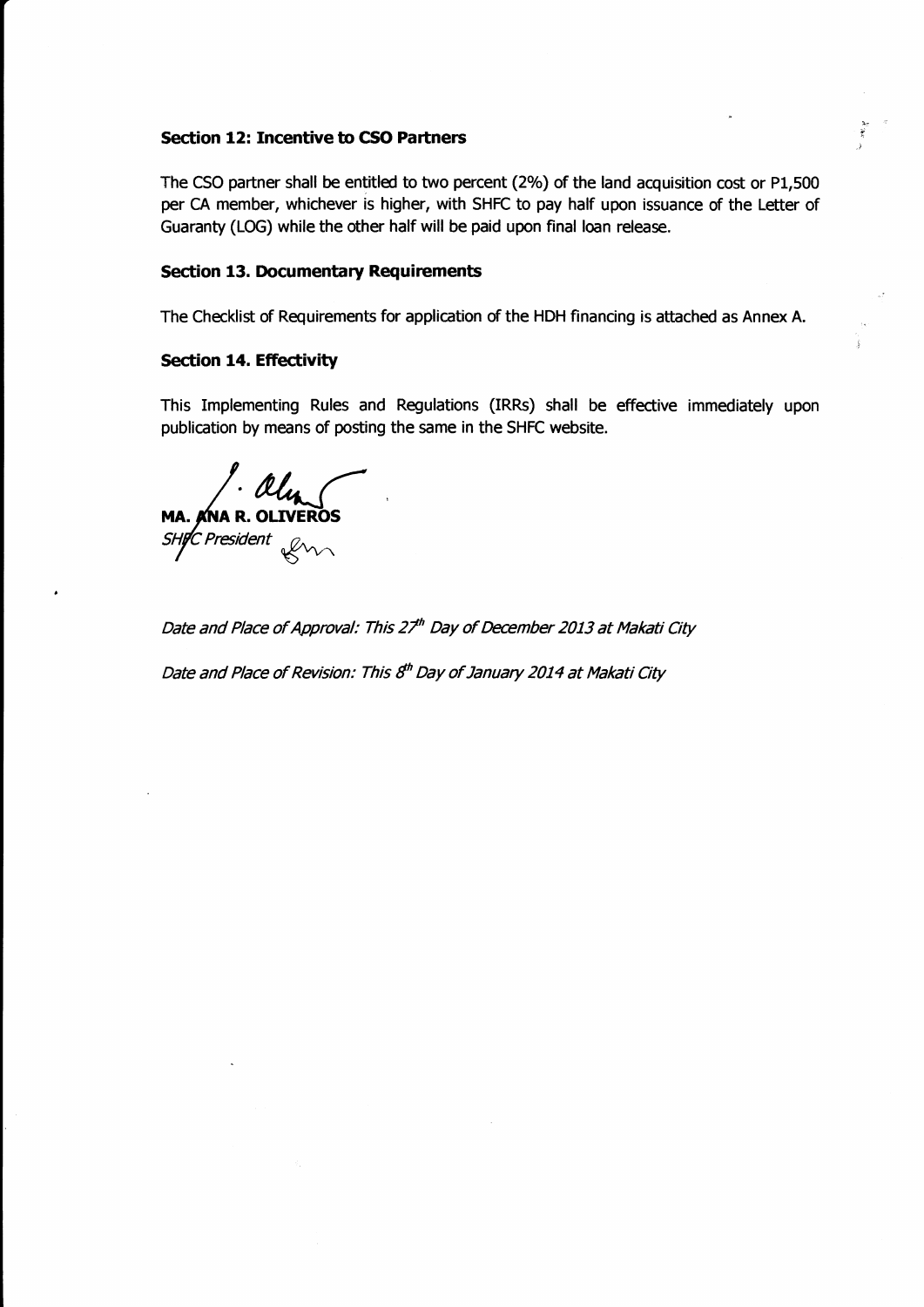# CHECKLIST OF REQUIRED DOCUMENTS FOR THE HDH PROJECT TO BE SUBMITTED BY THE CA AND ITS CSO PARTNERS

A. For Issuance of LOG/ Board Approval:

- a. Masterlist of Beneficiaries with socio-economic profile
- b. Certificate of Registration with Articles of Incorporation/ Cooperation and By-laws (HLURB/CDA)<br>c. DILG Certificate as to the eligibility of MB under the P50 Billion ISF
- Fund
- d. Vicinity/Location Map
- e. Zoning Certificate
- f. Appraisal Report (if any)
- g. Conceptual Plans / People's Proposal
	- Site Development
		- , 1. Plans
			- i. Subdivision Plan / Site Plan
			- ii. Road Networks Plan
			- iii. Drainage System
			- iv. Electrical System
			- v. Water System
			- vi. Earthworks
			- 2. Cost Estimates
	- Buildinq
		- 1. Plans and Specifications
			- i. Perspectives & Floor Plans
		- 2. Cost Estimates
- h. Present TCT of the landowner
- i. MOA/ Letter of Intent to Sell
- j. If Land Owner is an organization/corporation: notarized Board Resolution or Secretary Certificate
- k. HOA/ Cooperative resolution to buy & authorized signatory
- l. Copy of current receipt of Tax Payment
- m. Curent Tax Declaration
- n. Certificate of Registration and original / Certified True Copy of Articles of Incorporation/Cooperation and By-Laws
- o. Letter of Support from LGU